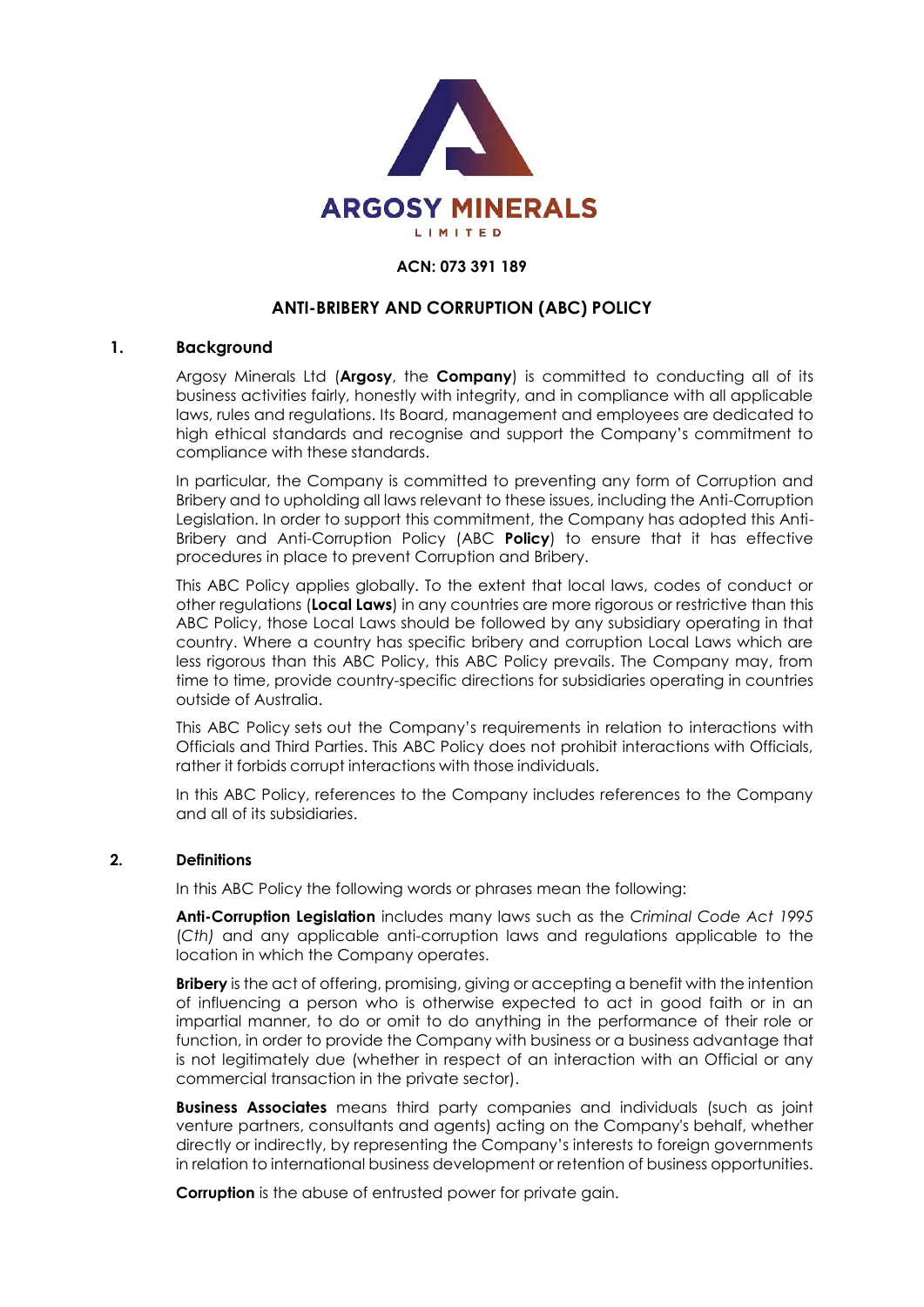**Facilitation Payment** means payments of nominal amounts or other inducement made to persons in order to secure or expedite the performance of a Government Official's routine governmental duties or actions.

**Gifts, Entertainment and Hospitality** includes the receipt or offer of presents, meals or tokens of appreciation and gratitude or invitations to events, functions, or other social gatherings, in connection with matters related to the Company's business unless they:

- (a) fall within reasonable bounds of value and occurrence;
- (b) do not influence, or are not perceived to influence, objective business judgement; and
- (c) are not prohibited or limited by applicable laws or applicable industry codes**.**

#### **Government Official** means:

- (a) any politician, political party, party official or candidate of political office;
- (b) any official or employee of a domestic or foreign government (whether national, state/provincial or local) or agency, department or instrumentality of any domestic or foreign government or any government-owned or controlled entity (including state-owned enterprises);
- (c) any official or employee of any public international organisation;
- (d) any person acting in a private or public official function or capacity for such domestic or foreign government, agency, instrumentality, entity or organisation;
- (e) any person who holds or performs the duties of any appointment created by custom or convention or who otherwise acts in an official capacity (including, some indigenous or tribal leaders who are authorised and empowered to act on behalf of the relevant group of indigenous peoples and members of royal families);
- (f) any person who holds themselves out to be an authorised intermediary of a government official.

**Item of Value** includes, amongst other things, cash, travel, meals, Gifts, Entertainment and Hospitality, other tangible or intangible benefits or anything of value.

**Money-laundering** means the process by which a person or entity conceals the existence of an illegal source of income and then disguises that income to make it appear legitimate.

**Official** means a Government Official, political party, official or officer of a political party or candidate for political office.

**Personnel** means all persons acting (whether authorised or unauthorised) on behalf of the Company at all levels, including officers, directors, temporary staff, contractors, consultants and employees of the Company.

**Secret Commissions** means offering or giving a commission to an agent or representative of another person that is not disclosed by that agent or representative to their principal to induce or influence the conduct of the principal's business.

**Secure an improper advantage** includes obtaining any commercial or financial benefit.

**Third Party** means any individual or organisation other than Officials, with whom Personnel come into contact during the course of their employment or business relationships associated with the Company.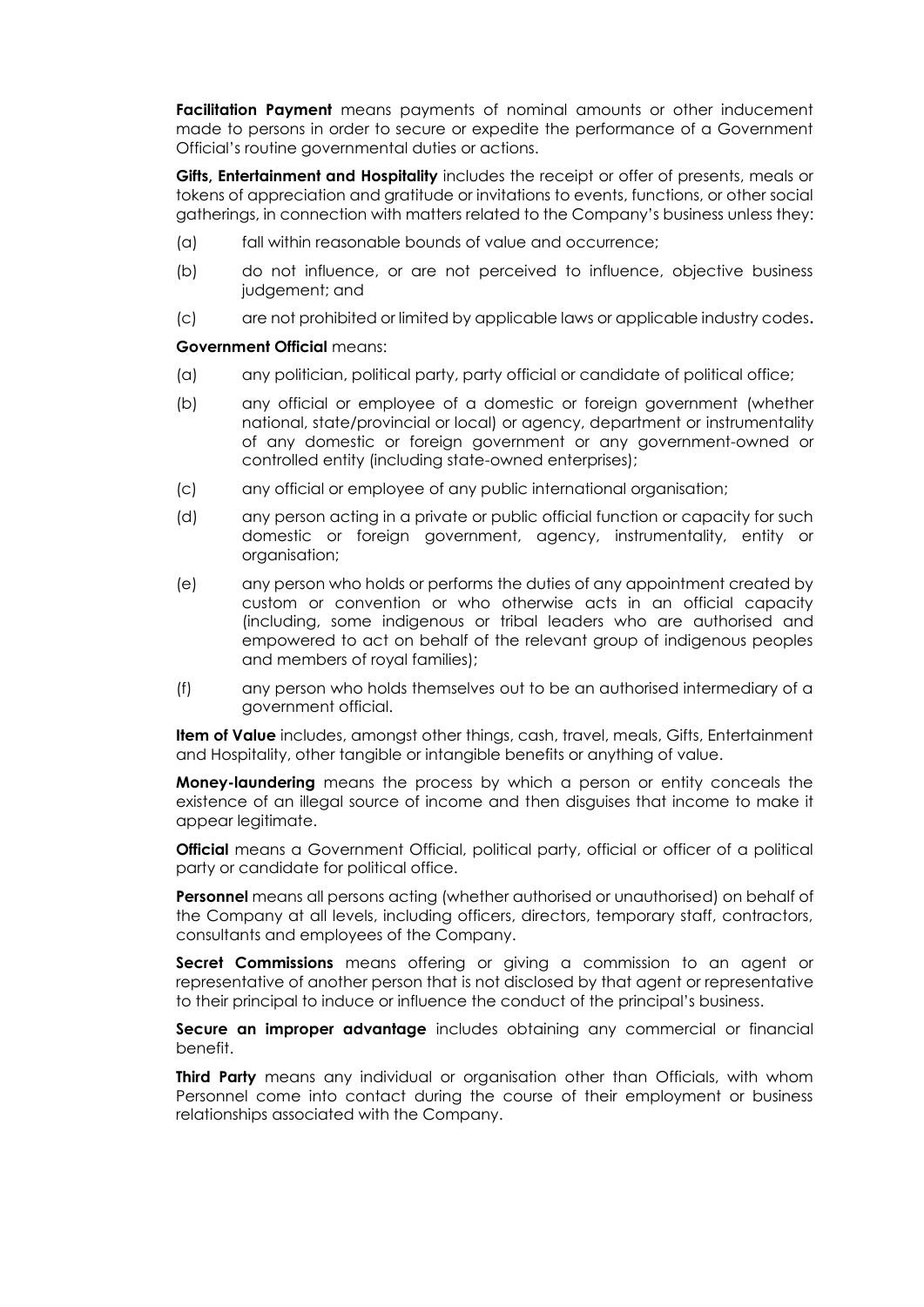## **3. Purpose**

The purpose of this ABC Policy is to:

- (a) set out the responsibilities of the Company and its management and Personnel in upholding the Company's commitment to preventing any form of Bribery or Corruption; and
- (b) provide information and guidance to Personnel on how to recognise and deal with any potential Bribery and Corruption issues.

## **4. Scope and authority**

The Company requires all Personnel to comply with this ABC Policy as well as the Anti-Corruption Legislation. The prevention, detection and reporting of Bribery and other forms of Corruption are the responsibility of all those working for the Company or under its control.

This ABC Policy applies to all Personnel, including directors, temporary staff and contractors, and Business Associates of the Company. This Policy supplements, and does not replace, the Code of Conduct applicable to the Company and any of its subsidiaries.

## **5. Responsibility for policy compliance and training**

- (a) The Company's Board is responsible for the overall administration of this ABC Policy. The Board and the Anti-Bribery Officer will monitor the implementation of this ABC Policy and will review on an ongoing basis the ABC Policy's suitability and effectiveness. Internal control systems and procedures will be audited regularly to ensure that they are effective in minimising the risk of non-compliance with this ABC Policy.
- (b) In addition to the Board and the Anti-Bribery Officer, each of the Company's subsidiaries outside Australia has designated executives responsible for monitoring and applying this ABC Policy.
- (c) A copy of this ABC Policy will be made available to all Personnel and in such other ways as will ensure the ABC Policy is available to Personnel wishing to use it.
- (d) All Personnel are required to understand and comply with this ABC Policy and to follow the reporting requirements set out in this ABC Policy. To this end, regular and appropriate training on how to comply with this ABC Policy will be provided to all senior managers and other relevant Personnel by the Board and the Anti-Bribery Officer for each business. However, it is the responsibility of all Personnel to ensure that they read, understand and comply with this ABC Policy.
- (e) All Business Associates are required to be made aware of this ABC Policy and to undertake to comply with this ABC Policy in relation to any of their dealings with, for or on behalf of the Company.
- (f) The prevention, detection and reporting of Bribery and other improper conduct addressed by this ABC Policy are the responsibility of all those working for or engaged by the Company. All Personnel should be vigilant and immediately report any breaches or suspicious activity to the officer responsible for compliance.

### **6. Consequences of breaching this ABC policy**

(a) Bribery and the related improper conduct addressed by this ABC Policy are very serious offences that will be taken seriously, reviewed and thoroughly investigated by the Company. Depending on the circumstances, the incident may be referred to regulatory and law enforcement agencies.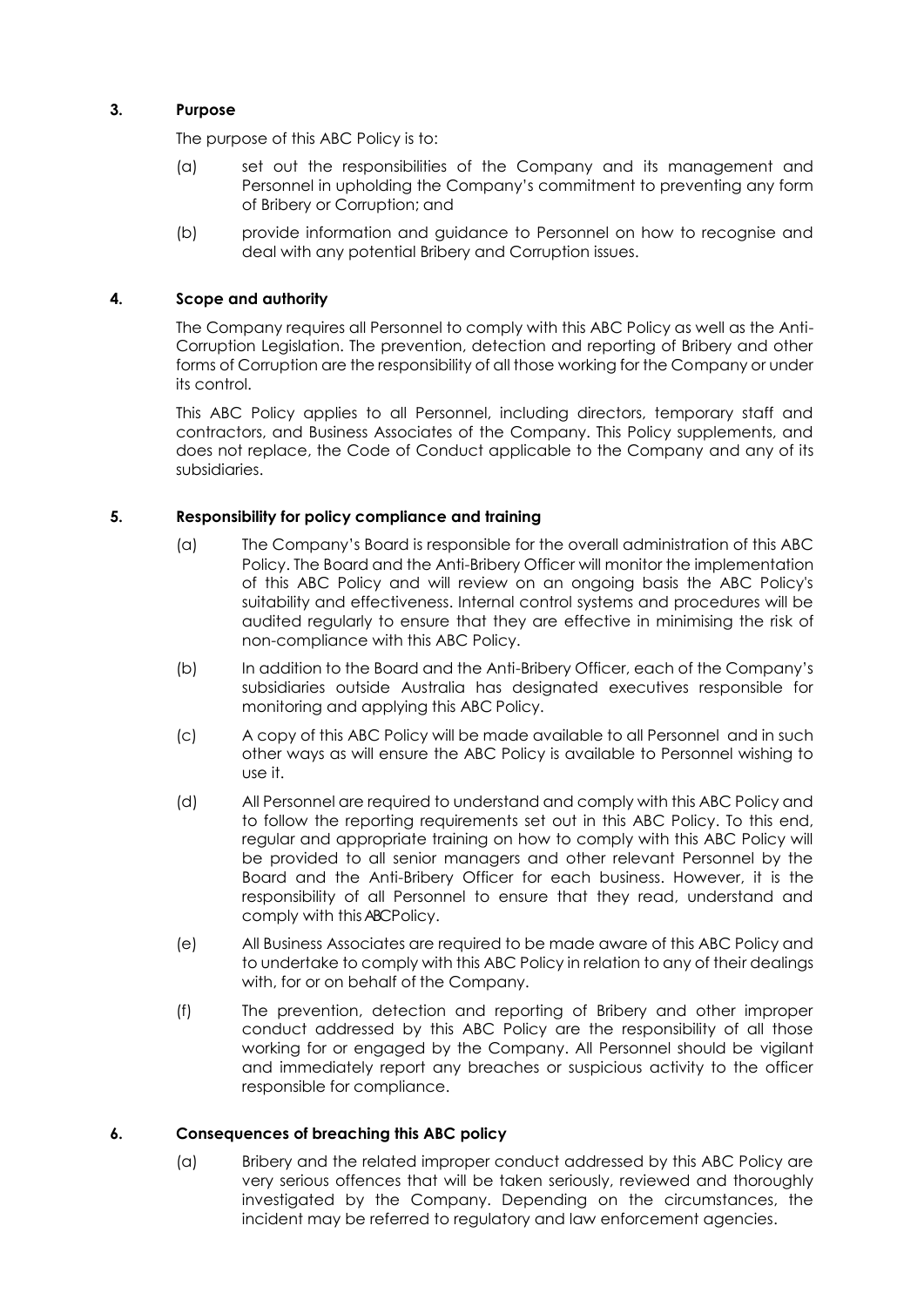- (b) A breach of this ABC Policy may also expose Personnel and the Company to criminal and/or civil penalties, substantial fines, exclusion from tendering for government or private contracts, loss of business and reputational damage.
- (c) Breach of this ABC Policy by Personnel will be regarded as serious misconduct, leading to disciplinary action which may include termination of employment.

## **7. Policy**

## **7.1 General**

- (a) Personnel must:
	- (i) understand and comply with this ABC Policy and attend all relevant training;
	- (ii) not engage in Bribery or any other form of Corruption or improper conduct;
	- (iii) not make Facilitation Payments;
	- (iv) not offer, pay, solicit or accept Secret Commissions;
	- (v) not engage in Money-laundering;
	- (vi) not give or accept Items of Value where to do so might influence, or be perceived to influence, objective business judgement or otherwise be perceived as improper in the circumstances.
	- (vii) obtain required approvals for political contributions and charitable donations;
	- (viii) maintain accurate records of dealings with Third Parties; and
	- (ix) be vigilant and report any breaches of, or suspicious behavior related to, this ABC Policy.
- (b) This ABC Policy does not prohibit the giving of normal and appropriate hospitality to, or receiving it from, Third Parties.

#### **7.2 Prohibition against Bribery and Corruption**

- (a) The Company strictly prohibits Personnel engaging in or tolerating Bribery or any other form of Corruption or improper conduct.
- (b) The Company's corporate values require that in all aspects of business all Personnel act honestly, adhere to the highest ethical standards, and act in compliance with all relevant legal requirements. In this respect Personnel must not engage in Bribery or any other form of Corruption.
- (c) The prohibition of Bribery under this ABC Policy includes the provision or conveying of an Item of Value to any Third Party, Official or family members of Officials, whether directly or indirectly, to secure any improper advantage or to obtain or retain business. This means that Personnel must not:
	- (i) offer, promise or give an Item of Value with the intention of influencing an Official or Third Party who is otherwise expected to act in good faith or in an impartial manner, to do or omit to do anything in the performance of their role or function, in order to provide the Company with business or an improper advantage;or
	- (ii) authorise the payment or provision of Items of Value to any other person, if it is known, or reasonably should have been known, that any portion of that payment or Item of Value will be passed onto an Official or Third Party to secure an improper advantage or obtain or retain business; or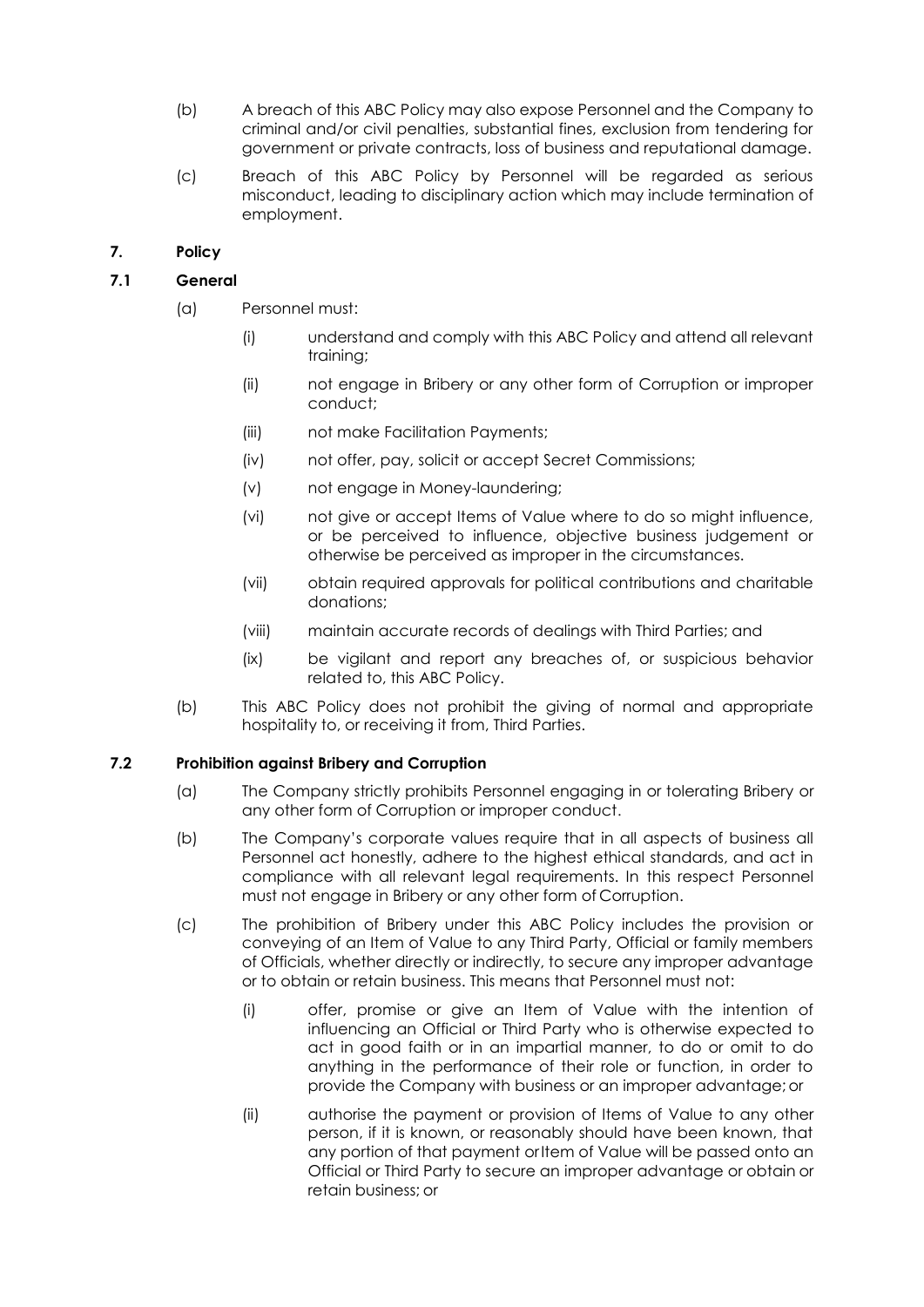- (iii) engage, or procure, a third party to make a payment or provide an Item of Value to an Official or Third Party, (or to procure another person to make such payment or provision), in order to secure an improper advantage or obtain or retain business.
- (d) The prohibition of Bribery under this ABC Policy also includes the request or acceptance of (or the agreement to accept) an Item of Value from an Official or Third Party either:
	- (i) intending that, in consequence, a function or activity should be performed improperly (whether by the requestor/acceptor or another person);or
	- (ii) where the request, agreement or acceptance itself constitutes the recipient's improper performance of a function or activity; or
	- (iii) as a reward for the improper performance of a function or activity (whether by the recipient or another person).

## **7.3 Prohibition on Facilitation Payments, Secret Commissions and Money-laundering**

- (a) The Company does not condone the making of Facilitation Payments, Secret Commissions and Money Laundering.
- (b) Personnel are prohibited from:
	- (i) making Facilitation Payments;
	- (ii) offering, paying, soliciting or receiving Secret Commissions; and
	- (iii) engaging in Money-laundering.

## **7.4 Political Contributions and Charitable Donations**

#### (a) **Political Contributions**

The Company prohibits Personnel from making political contributions to Officials on behalf of the Company. Any donations above a level determined in Federal legislation must be disclosed annually to the Australian Electoral Commission and will be published on its website.

This ABC Policy does not seek to curtail an individual's freedom to make political contributions in their personal capacity.

The context of any other political contributions is key in determining their appropriateness. For instance, it is permissible for the Company to make a payment to attend a political function in circumstances where such payment could not be construed as an attempt to influence the political party.

If you are in any doubt as to the appropriateness of any political contribution, you should consult the Board or the Anti-Bribery Officer before it is given or accepted or otherwise as soon as possible.

#### (b) **Charitable Donations**

The Company can only make charitable donations that are legal and ethical under Local Laws and practices. In order to ensure that donations made by the Company to charitable organisations are for proper charitable purposes, Personnel must only make donations on behalf of the Company to charitable organisations previously approved by the Company and within approved financial limits.

A list of approved charitable organisations is to be maintained by the Board and provided upon request.

#### **7.5 Interactions with Officials and Third Parties must be Compliant**

(a) All interactions with Officials, Third Parties and Business Associates must comply with this ABC Policy, and the Company and Personnel must not take any actions, whether direct or indirect, which create the appearance of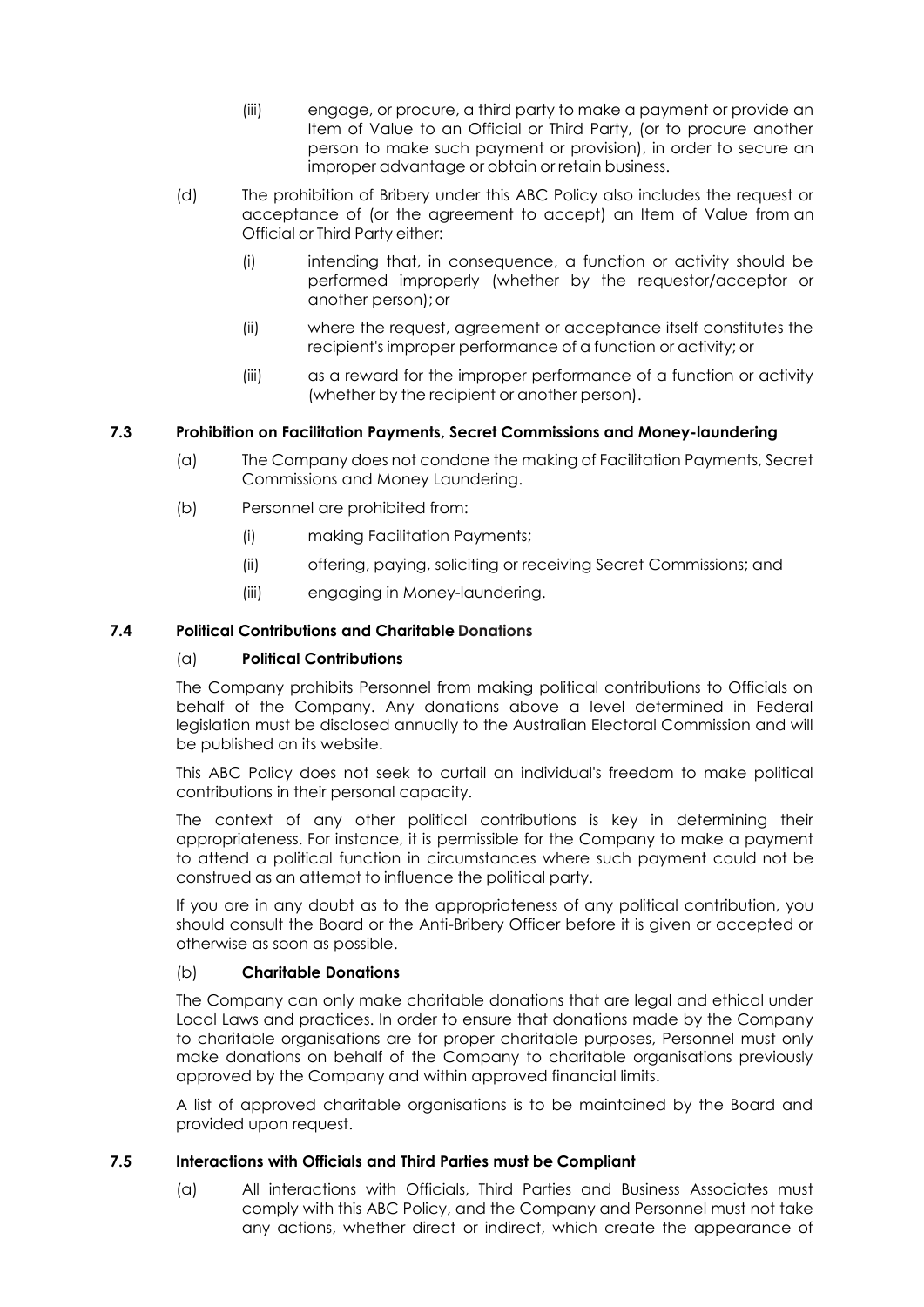impropriety regardless of whether there is any improper intent behind their actions.

(b) The prohibitions under this ABC Policy include a prohibition on Personnel using personal funds to undertake any interaction or transaction that is prohibited under this ABC Policy.

### **7.6 Documentation and Recordkeeping**

- (a) As part of the Company's commitment to open and honest business practice the Company requires all of its businesses to maintain accurate books of account and records.
- (b) The Company and its subsidiaries must keep accurate and complete records of all business transactions:
	- (i) in accordance with generally accepted accounting principles and practices;
	- (ii) in accordance with the Company's accounting and finance policies; and
	- (iii) in a manner that reasonably reflects the underlying transactions and events.
- (c) It is the responsibility of all Personnel to ensure that all business transactions are recorded honestly and accurately and that any errors or falsification of documents are promptly reported to the appropriate member of the senior management team of the relevant business, and corrected. No accounts are to be kept "off the books" to facilitate or conceal improper payments.
- (d) All Personnel must record Items of Value given or received in the Items of Value Register.

## **7.7 Compliance with Local Laws Required**

If Local Laws in a particular country or region are more restrictive than this ABC Policy, then any Personnel, including any Business Associates operating in that country or region must fully comply with the more restrictive requirements.

#### **7.8 Reporting Violations and Suspected Misconduct**

- (a) Any Personnel or stakeholder who believes that a violation of this ABC Policy or any laws has been committed, is being committed, or is being planned, should report the matter immediately to the Board or the Anti-Bribery Officer.
- (b) If anyone is unsure whether a particular act constitutes Bribery, a Facilitation Payment, Secret Commission, Money-laundering or an improper Item of Value, or has any other queries, they should ask the Board or the Anti-Bribery Officer.

## **7.9 Protection**

- (a) The Company prohibits retaliation against anyone reporting such suspicions.
- (b) Personnel who wish to raise a concern or report another's wrongdoing, or who have refused pressure to either accept or offer a bribe, should not be worried about possible repercussions. The Company encourages openness and will support any Personnel who raises genuine concerns in good faith under this ABC Policy.
- (c) If you are not comfortable, for any reason, with speaking directly to the Board or the Anti-Bribery Officer, the Company has a Whistleblower Protection Policy which affords certain protections against reprisal, harassment or demotion for making the report.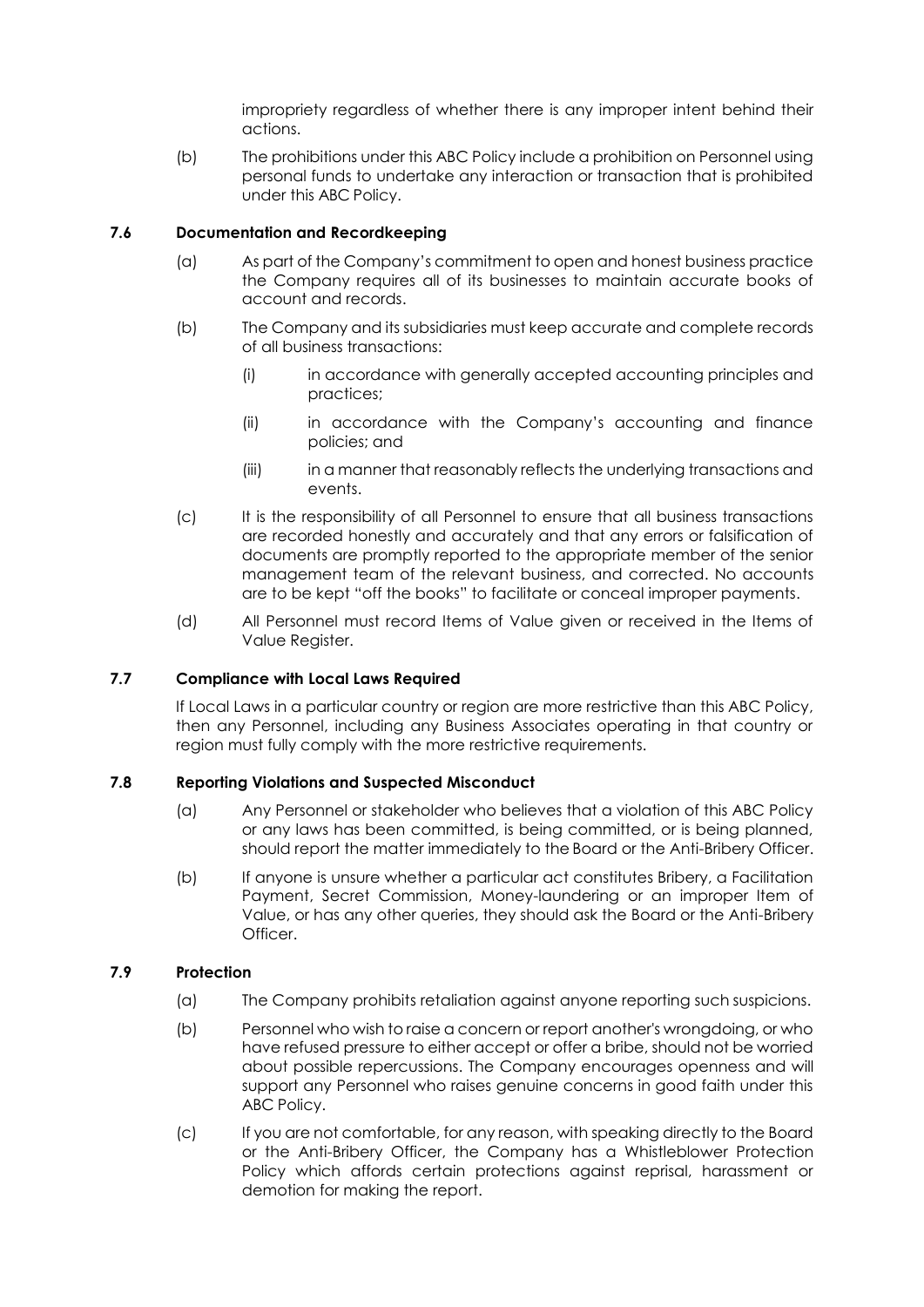### **8. Monitoring and Review**

- (a) Material breaches of this ABC Policy will be reported to the Board or a committee of the Board.
- (b) The Board and the Anti-Bribery Officer will monitor the content, effectiveness and implementation of this ABC Policy on a regular basis. There may also be independent reviews taken from time to time. Any findings, updates or improvements identified will be addressed as soon as possible.
- (c) Personnel are invited to comment on this ABC Policy and suggest ways in which it might be improved. Comments, suggestions and queries should be addressed to the Board or the Anti-Bribery Officer.

#### **Approved by the Board: 23 February 2022**